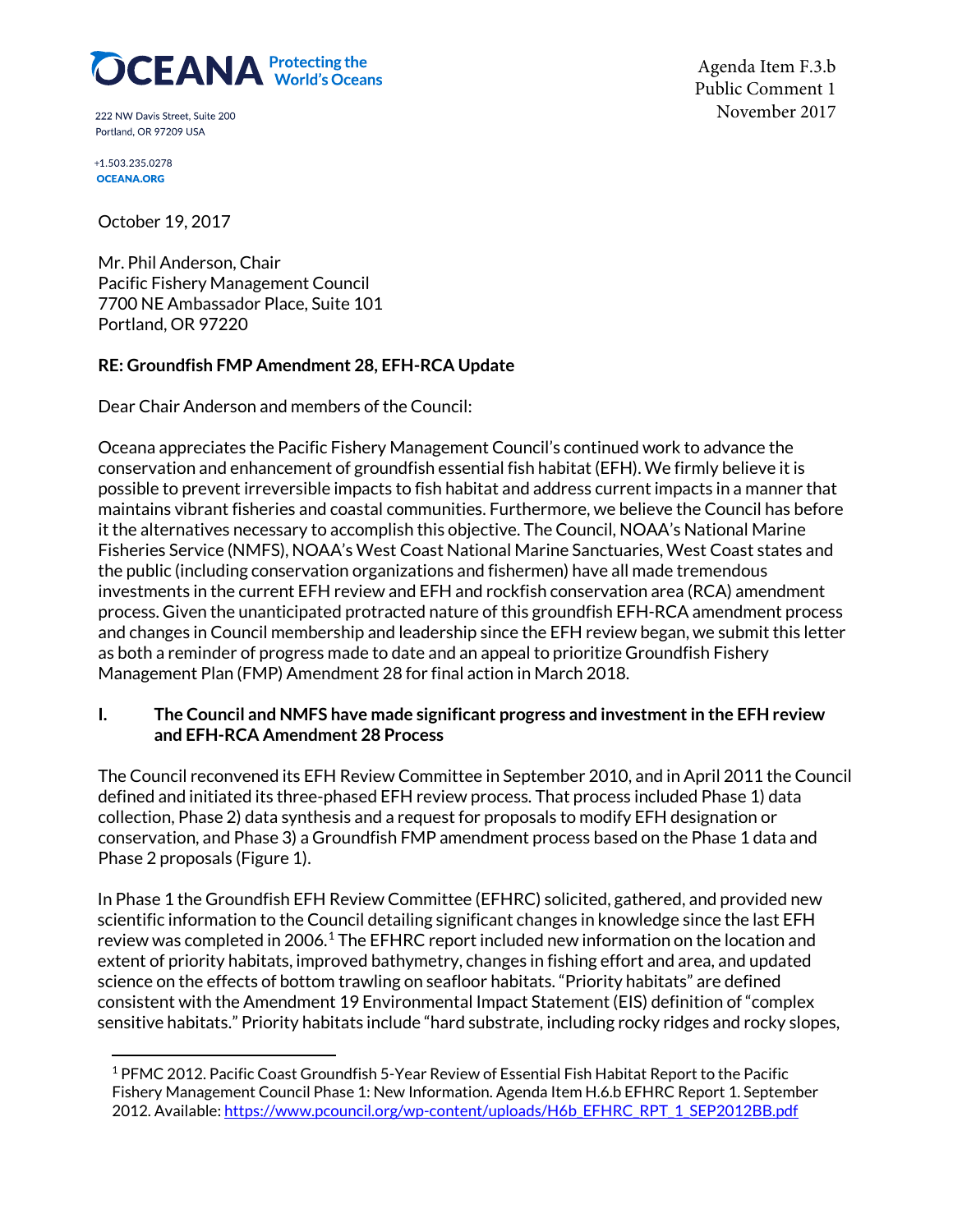Mr. Phil Anderson, PFMC EFH-RCA Update Page 2 of 5

habitat-forming invertebrates, submarine canyons and gullies, untrawlable areas (trawl hangs and abandoned trawl survey stations), seamounts, and highest 20 percent habitat suitability for overfished groundfish species as defined by NOAA."[2](#page-1-0) 

In September 2012, the Council adopted the Phase 1 report as the final data source for the evaluation of current EFH and proposals to change current EFH designations.<sup>3</sup> The data and information gathered during Phase 1 further confirmed the basis for a conservation approach designed to protect Council identified priority habitats from bottom trawl fishing impacts while minimizing displaced fishing effort.

In April 2013, during Phase 2 of the EFH review, the NMFS Northwest Fisheries Science Center finalized a comprehensive Groundfish Essential Fish Habitat Synthesis Report<sup>[4](#page-1-2)</sup> and the Council issued a call for proposals to modify Pacific Coast groundfish EFH designation, conservation or management. By the proposal deadline −July 31, 2013 − the Council received eight proposals from the public and from West Coast National Marine Sanctuaries to modify or designate new EFH conservation areas.<sup>[5](#page-1-3)</sup> This included a consensus proposal put forth by Monterey Bay National Marine Sanctuary supported by conservation and industry stakeholders and a comprehensive coastwide conservation proposal from Oceana, Ocean Conservancy and the Natural Resources Defense Council (Oceana et al. 2013). Based on proposals received, the EFHRC's draft Phase 2 report, and other information, in November 2013 the Council "agreed that there was sufficient new information to move into Phase 3 of the EFH review process."[6](#page-1-4) 

The Council finalized Phase 2 in March 2014 with adoption of the final Phase 2 EFHRC report, and moved forward with next steps in the Phase 3 process.<sup>[7](#page-1-5)</sup> In June 2014 members from the conservation community and industry requested the Council pause the Phase 3 process to allow for the opportunity to see if they could develop a "collaborative" EFH modification proposal. While the request for proposals had ended, the Council agreed to encourage this joint effort.

Then, in April 2015 the Council defined the scope of the Phase 3 process including new and modified EFH conservation areas closed to bottom trawling, protection of the deep-water ecosystem off California >3,500 meters, plus trawl RCA adjustments, among other considerations.<sup>[8](#page-1-6)</sup> In September 2015 the Council adopted a purpose and need statement and provided further direction for the development of the range of EFH, RCA and other alternatives, including making the remaining public

<span id="page-1-3"></span>content/uploads/D6b\_NMFS\_SYNTH\_ELECTRIC\_ONLY\_APR2013BB.pdf<br><sup>5</sup> Proposals available in the November 2013 PFMC briefing book, at:

[https://www.pcouncil.org/resources/archives/briefing-books/november-2013-briefing](https://www.pcouncil.org/resources/archives/briefing-books/november-2013-briefing-book/#groundfishNov2013)book/#groundfishNov2013<br><sup>6</sup> November 2013 Council Decision Summary Document. Available: <u>https://www.pcouncil.org/wp-</u>

<span id="page-1-0"></span><sup>2</sup> PFMC 2006. Agenda Item F.5.a EFH/RCA Project Team Report, at 5.

<span id="page-1-1"></span><sup>&</sup>lt;sup>3</sup> PFMC Decision Summary Document. September 2012, at 5. Available: [https://www.pcouncil.org/wp](https://www.pcouncil.org/wp-content/uploads/0912decisions.pdf)[content/uploads/0912decisions.pdf](https://www.pcouncil.org/wp-content/uploads/0912decisions.pdf) at 5.

<span id="page-1-2"></span><sup>4</sup> NMFS 2013. Groundfish Essential Fish Habitat Synthesis Report. Agenda Item D.6.b. NMFS Synthesis Report. April 2013. Available[: https://www.pcouncil.org/wp-](https://www.pcouncil.org/wp-content/uploads/D6b_NMFS_SYNTH_ELECTRIC_ONLY_APR2013BB.pdf)

<span id="page-1-4"></span>[content/uploads/1113decisions.pdf,](https://www.pcouncil.org/wp-content/uploads/1113decisions.pdf) at 5.

<span id="page-1-5"></span><sup>7</sup> PFMC 2014. Review of Pacific Coast Groundfish Essential Fish Habitat. Phase 2 Report to the Pacific Fishery Management Council. Agenda Item D.2.b EFHRC Report March 2014.

<span id="page-1-6"></span><sup>8</sup> April 2015 Council decisions,<https://www.pcouncil.org/wp-content/uploads/2015/04/0415decisions.pdf>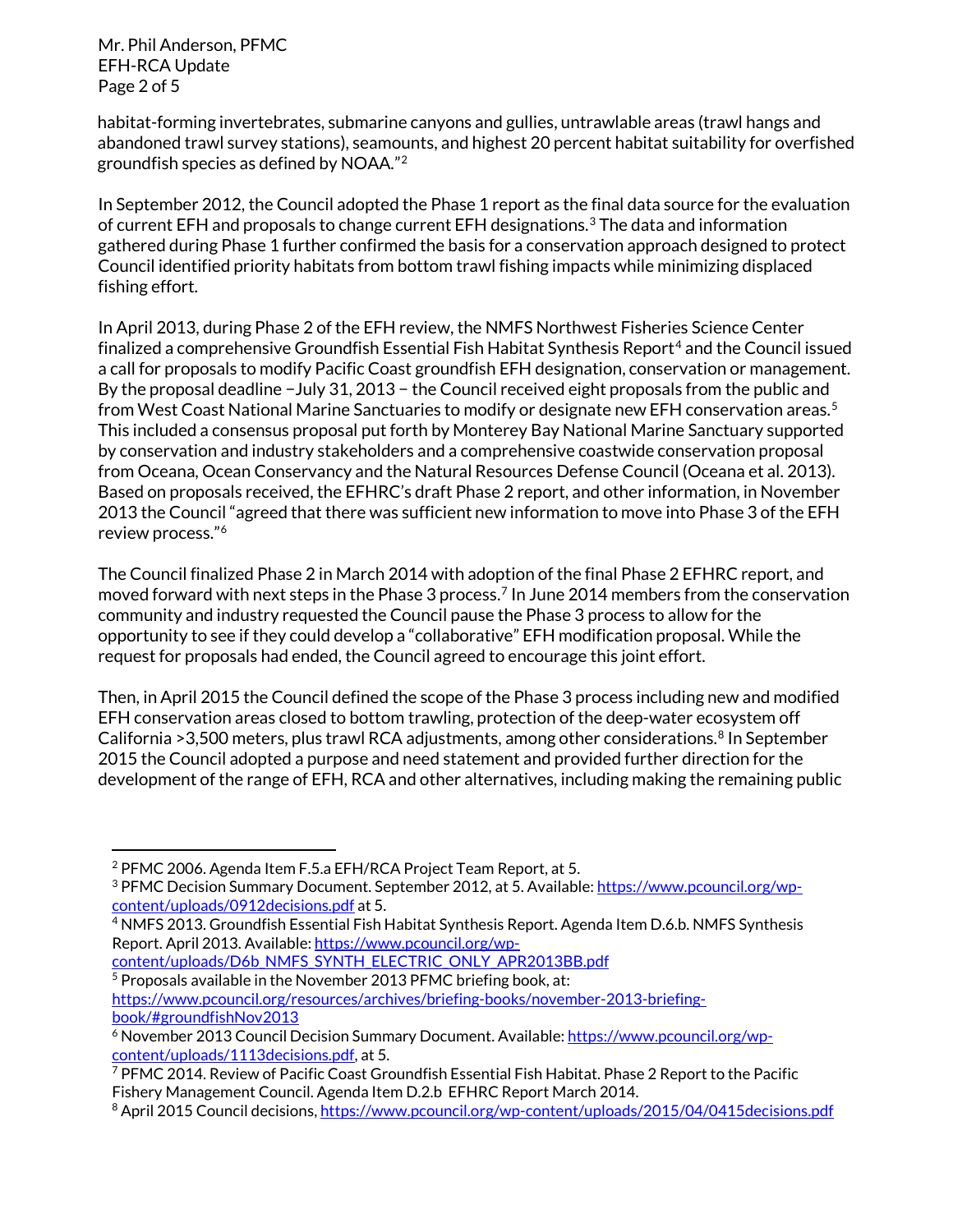Mr. Phil Anderson, PFMC EFH-RCA Update Page 3 of 5

proposals and collaborative group proposal stand-alone EFH alternatives.<sup>[9](#page-2-0)</sup> In January 2016 NMFS determined that alternatives being considered warranted the preparation of an EIS pursuant to the National Environmental Policy Act (NEPA) and the agency published a notice of intent to prepare the document on February 1, 2016.<sup>[10](#page-2-1)</sup>

In April 2016, at the request of the EFH Project Team, the Council narrowed the range of alternatives and, consistent with requests made by the proponents, made modifications to the Oceana et al. and collaborative group alternatives. The Council removed from consideration any EFH or RCA changes within the Tribal Usual and Accustomed Areas off the coast of Washington. The Council also selected a preliminary preferred alternative (PPA) to use Magnuson-Stevens Act discretionary authorities to prohibit bottom contact fishing activities deeper than 3,500 meters, and adopted PPAs to update the administrative alternatives pertaining to groundfish life histories, prey species and other actions.<sup>[11](#page-2-2)</sup>

The Council last took up the EFH-RCA Amendment 28 process a year ago, in November 2016, when the Council moved to retain the collaborative and Oceana et al. EFH alternatives in the range of alternatives for further analysis (with modifications by the California Department of Fish and Game for Oceana's Southern California proposal area). The Council included a new EFH alternative for areas off central Oregon, narrowed other alternatives addressing the RCA, and adopted preliminary preferred alternatives and areas to advance for further analysis for both EFH conservation and modifications to the trawl RCA. [12](#page-2-3)

Also at the November 2016 meeting, the EFH Project Team presented significant progress on the Amendment 28 analysis. Importantly, the analysis found that the collaborative EFH alternative, combined with the opening of the RCA resulted in net loss of total area protected from bottom trawling. Meanwhile the Oceana et al. alternative, combined with trawl RCA removal resulted in a net gain in EFH conservation in terms of overall area and proportion of known priority habitats protected, while also resulting in a net increase in fishing opportunity (as measured by restored fishing effort). $^{\rm 13}$  $^{\rm 13}$  $^{\rm 13}$ 

### II. **The public has made significant investment in the EFH Review and there is broad interest in completing the EFH-RCA Amendment 28 process**

Many members of the public including scientists, the fishing industry and conservation organizations have made significant investments in this process since it first began in 2010. The Council should be proud of its robust public process and significant stakeholder engagement. Oceana has contributed to this process by collecting new data on the location of priority habitat features, and groundfish distributions and associations. We collected this data using remotely operated vehicles to survey seafloor habitats off California, Oregon and Washington during at-sea expeditions in 2010, 2011, 2013, and 2016. We participated as an active member of the EFHRC. We worked with partners at the Ocean Conservancy and Natural Resources Defense Council to submit a comprehensive proposal for modifications to EFH. Starting as early as February 2011, before, during, and then after the

<span id="page-2-0"></span>l 9 September 2015 Council Decision Summary Document. Available[: https://www.pcouncil.org/wp](https://www.pcouncil.org/wp-content/uploads/2015/09/0915decisions.pdf)[content/uploads/2015/09/0915decisions.pdf](https://www.pcouncil.org/wp-content/uploads/2015/09/0915decisions.pdf)

<sup>10</sup> 81 Fed. Reg. 5102 (February 1, 2016).

<span id="page-2-2"></span><span id="page-2-1"></span><sup>&</sup>lt;sup>11</sup> PFMC Decision Summary Document, April 2016. Available[: https://www.pcouncil.org/wp](https://www.pcouncil.org/wp-content/uploads/2016/04/0416decisions.pdf)[content/uploads/2016/04/0416decisions.pdf,](https://www.pcouncil.org/wp-content/uploads/2016/04/0416decisions.pdf) at 2-3.

<span id="page-2-3"></span><sup>12</sup>PFMC Decision Summary Document, November 2016. Available[, https://www.pcouncil.org/wp](https://www.pcouncil.org/wp-content/uploads/2016/11/November2016FINALDecisionSummaryDocument.pdf)[content/uploads/2016/11/November2016FINALDecisionSummaryDocument.pdf,](https://www.pcouncil.org/wp-content/uploads/2016/11/November2016FINALDecisionSummaryDocument.pdf) at 3-4.

<span id="page-2-4"></span><sup>&</sup>lt;sup>13</sup> PFMC Agenda Item F.4.a. Project Team Report. November 2016, at 101.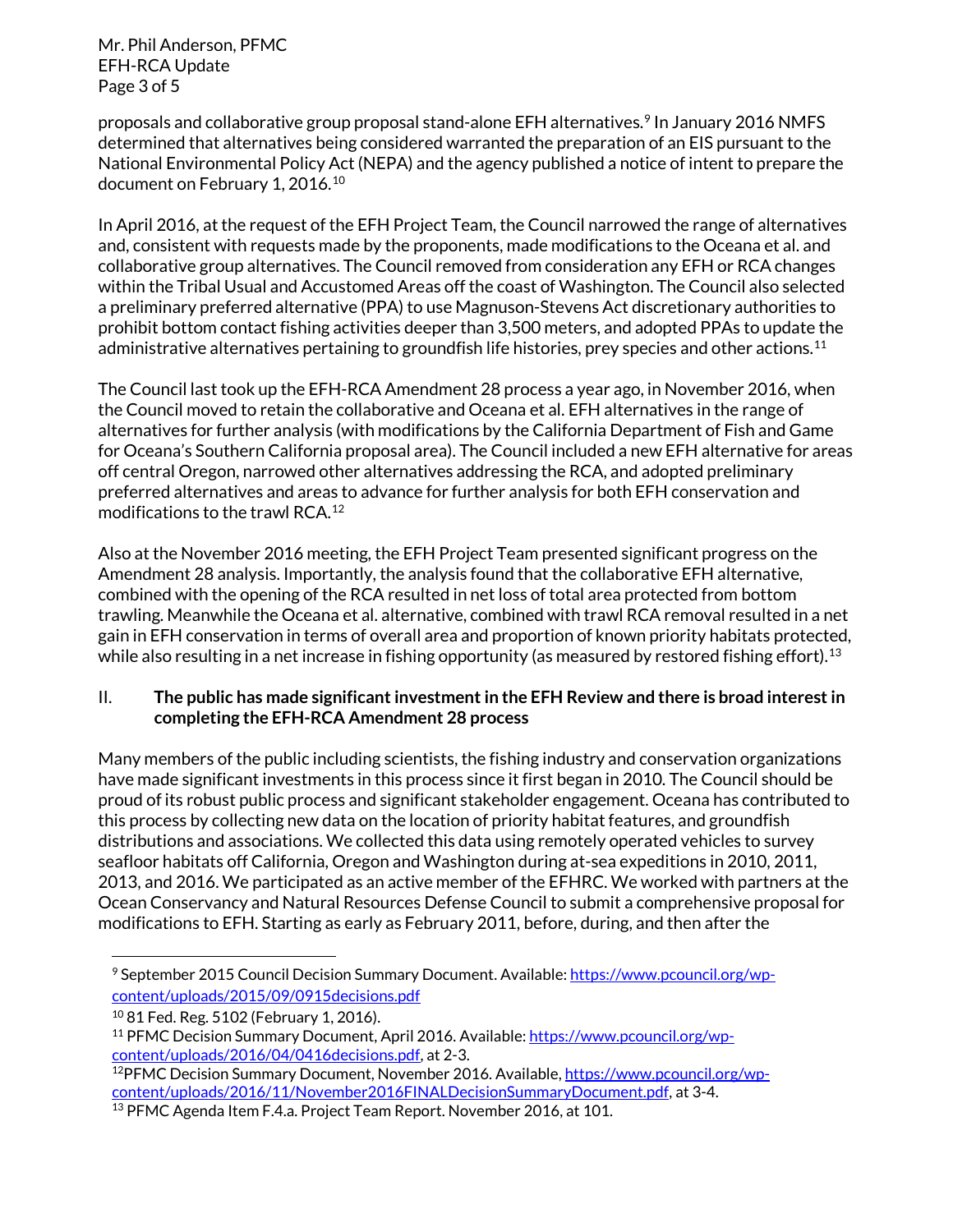Mr. Phil Anderson, PFMC EFH-RCA Update Page 4 of 5

development of our proposal, we reached out to and met with Tribes, West Coast fishermen, fishing representatives and other stakeholders coastwide, plus members of the Council and its committees, NMFS managers and scientists, West Coast Sanctuaries, and state fish and wildlife agencies (Figure 1). We participated in the Monterey Bay National Marine Sanctuary collaborative EFH proposal process from the fall of 2012 through proposal submission in July 2013. We contributed to an updated literature review on biogenic habitats and groundfish EFH, and we provided the Council with scientific reports, proposal summaries, and GIS analyses to help inform understanding of the areas we are working to protect.





Oceana initially participated in collaborative group discussions in the northern region, however, ultimately Oceana did not participate in the formation of the collaborative proposal. Oceana was not involved in the collaborative proposal for the southern region (south of Cape Mendocino, CA). The collaborative was unable to achieve consensus on areas including the Southern California Bight and off central Oregon. The collaborative submitted an initial draft proposal in November 2015 and final proposal in November 2016. Oceana submitted comparative GIS analyses to the Council